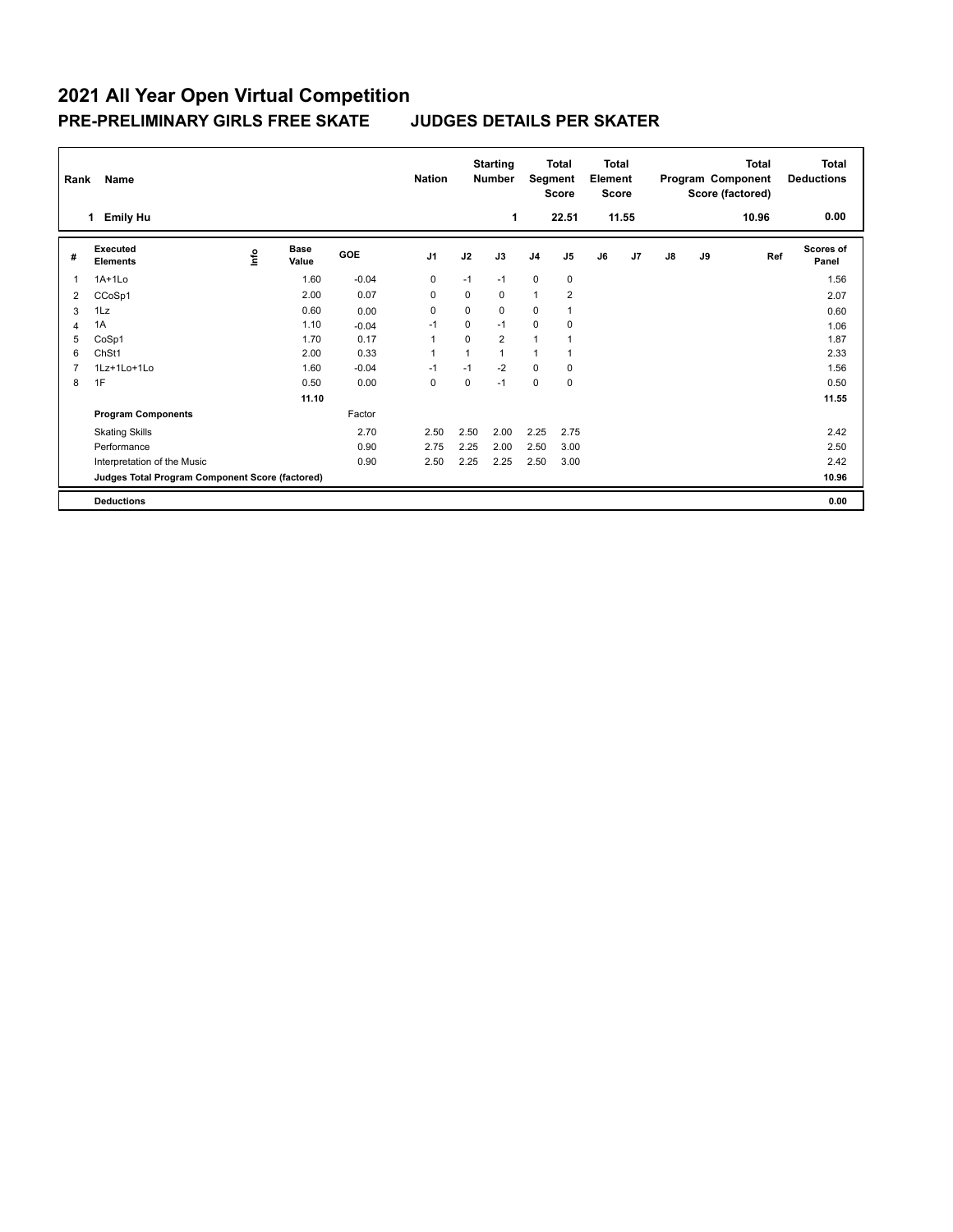|   | <b>Name</b><br>Rank                             |             |                      |         | <b>Nation</b>  |                | <b>Starting</b><br><b>Number</b> |                | <b>Total</b><br>Segment<br><b>Score</b> |    | <b>Total</b><br>Element<br><b>Score</b> |               |    | <b>Total</b><br>Program Component<br>Score (factored) | Total<br><b>Deductions</b> |
|---|-------------------------------------------------|-------------|----------------------|---------|----------------|----------------|----------------------------------|----------------|-----------------------------------------|----|-----------------------------------------|---------------|----|-------------------------------------------------------|----------------------------|
|   | <b>Irene Huang</b><br>$\mathbf{2}$              |             |                      |         |                |                | $\mathbf{2}$                     |                | 21.39                                   |    | 11.12                                   |               |    | 10.27                                                 | 0.00                       |
| # | Executed<br><b>Elements</b>                     | <u>lnfo</u> | <b>Base</b><br>Value | GOE     | J <sub>1</sub> | J2             | J3                               | J <sub>4</sub> | J <sub>5</sub>                          | J6 | J <sub>7</sub>                          | $\mathsf{J}8$ | J9 | Ref                                                   | <b>Scores of</b><br>Panel  |
| 1 | 1F                                              |             | 0.50                 | $-0.03$ | $-1$           | $-1$           | $\mathbf 0$                      | $-1$           | $\mathbf 0$                             |    |                                         |               |    |                                                       | 0.47                       |
| 2 | ChSt1                                           |             | 2.00                 | 0.11    | 0              | $\Omega$       | $\Omega$                         | 1              |                                         |    |                                         |               |    |                                                       | 2.11                       |
| 3 | 1Lo                                             |             | 0.50                 | 0.03    |                | 0              | $\mathbf{1}$                     | 0              |                                         |    |                                         |               |    |                                                       | 0.53                       |
| 4 | 1A                                              |             | 1.10                 | 0.07    |                | $\overline{1}$ | 0                                | 0              |                                         |    |                                         |               |    |                                                       | 1.17                       |
| 5 | CCoSp1                                          |             | 2.00                 | 0.00    | $\Omega$       | $\mathbf 0$    | $\mathbf 0$                      | 1              | 0                                       |    |                                         |               |    |                                                       | 2.00                       |
| 6 | $1Lz+1Lo$                                       |             | 1.10                 | $-0.02$ | 0              | $-1$           | $-1$                             | $\mathbf 0$    | 0                                       |    |                                         |               |    |                                                       | 1.08                       |
|   | 1A+1T+1Lo                                       |             | 2.00                 | 0.00    | $\Omega$       | $-1$           | $\Omega$                         | $\mathbf 0$    | 0                                       |    |                                         |               |    |                                                       | 2.00                       |
| 8 | CoSp1                                           |             | 1.70                 | 0.06    | 0              | 0              | $\mathbf{1}$                     | 0              | $\overline{1}$                          |    |                                         |               |    |                                                       | 1.76                       |
|   |                                                 |             | 10.90                |         |                |                |                                  |                |                                         |    |                                         |               |    |                                                       | 11.12                      |
|   | <b>Program Components</b>                       |             |                      | Factor  |                |                |                                  |                |                                         |    |                                         |               |    |                                                       |                            |
|   | <b>Skating Skills</b>                           |             |                      | 2.70    | 2.25           | 2.50           | 2.25                             | 2.00           | 2.75                                    |    |                                         |               |    |                                                       | 2.33                       |
|   | Performance                                     |             |                      | 0.90    | 2.00           | 2.25           | 2.25                             | 2.00           | 2.25                                    |    |                                         |               |    |                                                       | 2.17                       |
|   | Interpretation of the Music                     |             |                      | 0.90    | 1.75           | 2.25           | 2.25                             | 2.25           | 2.50                                    |    |                                         |               |    |                                                       | 2.25                       |
|   | Judges Total Program Component Score (factored) |             |                      |         |                |                |                                  |                |                                         |    |                                         |               |    |                                                       | 10.27                      |
|   | <b>Deductions</b>                               |             |                      |         |                |                |                                  |                |                                         |    |                                         |               |    |                                                       | 0.00                       |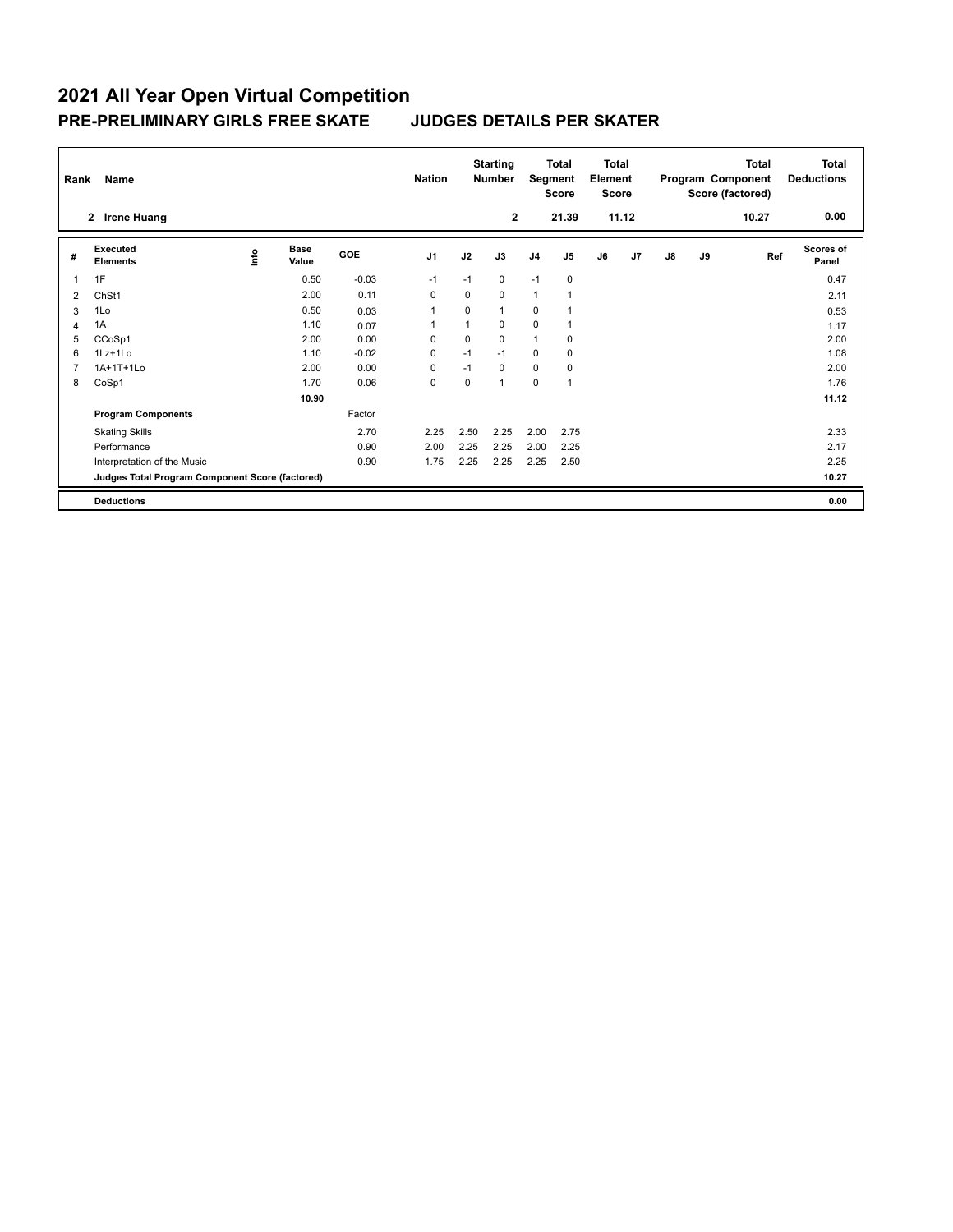|   | Name<br>Rank                                    |      |                      |            | <b>Nation</b>  |      | <b>Starting</b><br><b>Number</b> | Total<br>Segment<br><b>Score</b> |                          | <b>Total</b><br>Element<br><b>Score</b> |                |               |    | <b>Total</b><br>Program Component<br>Score (factored) | <b>Total</b><br><b>Deductions</b> |
|---|-------------------------------------------------|------|----------------------|------------|----------------|------|----------------------------------|----------------------------------|--------------------------|-----------------------------------------|----------------|---------------|----|-------------------------------------------------------|-----------------------------------|
|   | Jasmine Wieringa<br>3                           |      |                      |            |                |      | 5                                |                                  | 19.99                    |                                         | 8.74           |               |    | 11.25                                                 | 0.00                              |
| # | Executed<br><b>Elements</b>                     | lnfo | <b>Base</b><br>Value | <b>GOE</b> | J <sub>1</sub> | J2   | J3                               | J <sub>4</sub>                   | J <sub>5</sub>           | J6                                      | J <sub>7</sub> | $\mathsf{J}8$ | J9 | Ref                                                   | <b>Scores of</b><br>Panel         |
| 1 | 1Lo                                             |      | 0.50                 | 0.05       | 1              | 1    | 1                                | $\Omega$                         | $\overline{2}$           |                                         |                |               |    |                                                       | 0.55                              |
| 2 | 1A                                              |      | 1.10                 | 0.11       | 1              | 1    | $\overline{1}$                   | 0                                | $\overline{\phantom{a}}$ |                                         |                |               |    |                                                       | 1.21                              |
| 3 | SSpB                                            |      | 1.10                 | $-0.07$    | $-1$           | 0    | $-1$                             | $-1$                             | 0                        |                                         |                |               |    |                                                       | 1.03                              |
| Δ | ChSt1                                           |      | 2.00                 | 0.00       | 0              | 0    | 0                                | 0                                | 1                        |                                         |                |               |    |                                                       | 2.00                              |
| 5 | $1F+1T$                                         |      | 0.90                 | $-0.03$    | $-1$           | $-1$ | $-1$                             | $\mathbf 0$                      | 0                        |                                         |                |               |    |                                                       | 0.87                              |
| 6 | $1A+1Lo$                                        |      | 1.60                 | 0.07       | $\Omega$       | 1    | 1                                | $\mathbf 0$                      | 1                        |                                         |                |               |    |                                                       | 1.67                              |
|   | 1Lz                                             |      | 0.60                 | 0.04       | $\Omega$       | 0    | $\overline{2}$                   | $\mathbf 0$                      | 2                        |                                         |                |               |    |                                                       | 0.64                              |
| 8 | CSpB                                            |      | 1.10                 | $-0.33$    | $-5$           | $-2$ | $-4$                             | $-2$                             | $-3$                     |                                         |                |               |    |                                                       | 0.77                              |
|   |                                                 |      | 8.90                 |            |                |      |                                  |                                  |                          |                                         |                |               |    |                                                       | 8.74                              |
|   | <b>Program Components</b>                       |      |                      | Factor     |                |      |                                  |                                  |                          |                                         |                |               |    |                                                       |                                   |
|   | <b>Skating Skills</b>                           |      |                      | 2.70       | 2.50           | 3.00 | 2.75                             | 1.50                             | 3.00                     |                                         |                |               |    |                                                       | 2.75                              |
|   | Performance                                     |      |                      | 0.90       | 1.75           | 2.75 | 2.25                             | 1.75                             | 2.50                     |                                         |                |               |    |                                                       | 2.17                              |
|   | Interpretation of the Music                     |      |                      | 0.90       | 1.50           | 2.75 | 2.25                             | 1.25                             | 2.50                     |                                         |                |               |    |                                                       | 2.08                              |
|   | Judges Total Program Component Score (factored) |      |                      |            |                |      |                                  |                                  |                          |                                         |                |               |    |                                                       | 11.25                             |
|   | <b>Deductions</b>                               |      |                      |            |                |      |                                  |                                  |                          |                                         |                |               |    |                                                       | 0.00                              |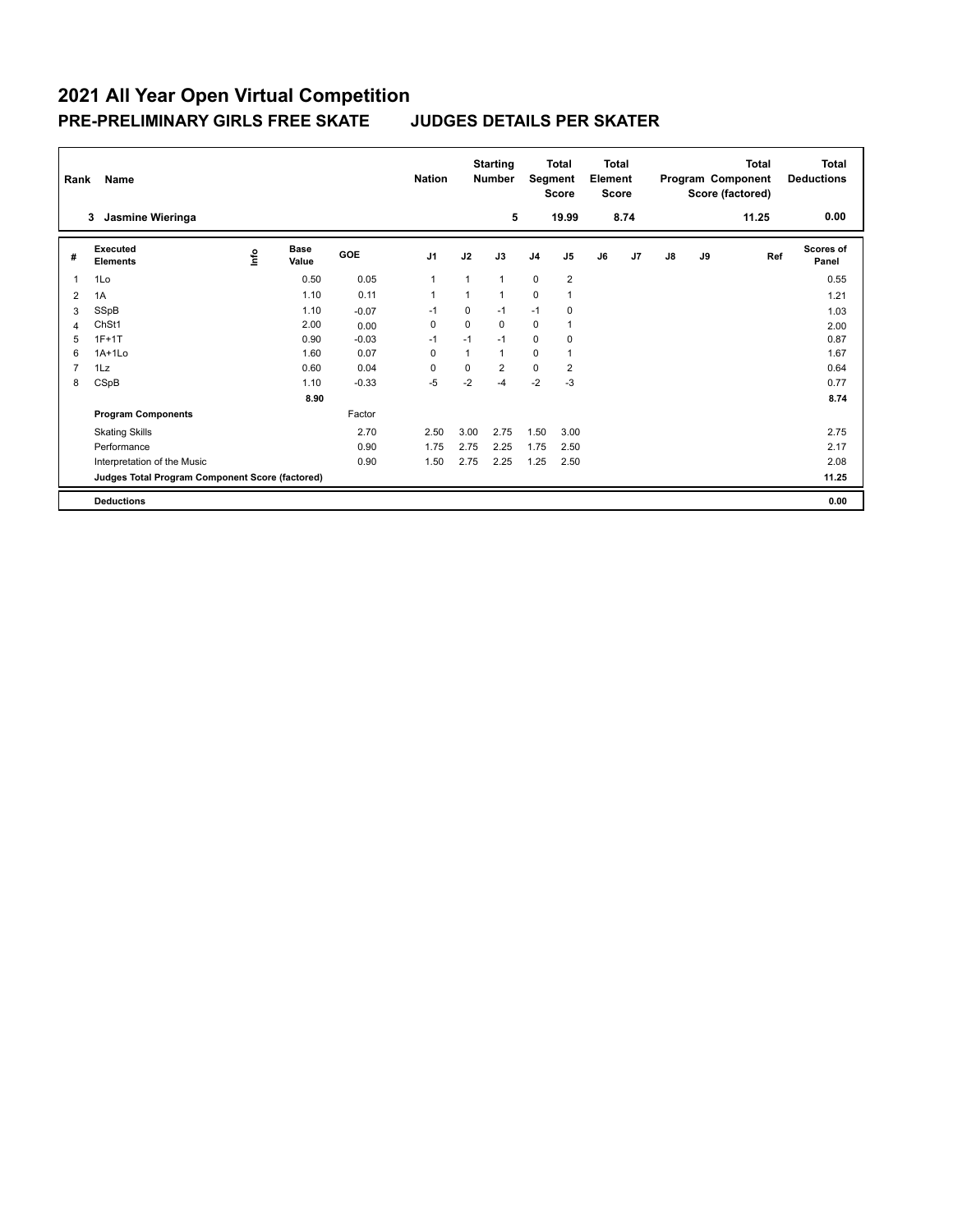| <b>Name</b><br>Rank |                                                 |      |                      | <b>Nation</b> |                | <b>Starting</b><br><b>Number</b> | <b>Total</b><br>Segment<br>Score |                | <b>Total</b><br>Element<br><b>Score</b> |    | Program Component |               | <b>Total</b><br>Score (factored) | Total<br><b>Deductions</b> |                    |
|---------------------|-------------------------------------------------|------|----------------------|---------------|----------------|----------------------------------|----------------------------------|----------------|-----------------------------------------|----|-------------------|---------------|----------------------------------|----------------------------|--------------------|
|                     | Jocelyn Huang<br>4                              |      |                      |               |                |                                  | 3                                |                | 19.19                                   |    | 9.59              |               |                                  | 9.60                       | 0.00               |
| #                   | Executed<br><b>Elements</b>                     | ١nfo | <b>Base</b><br>Value | GOE           | J <sub>1</sub> | J2                               | J3                               | J <sub>4</sub> | J <sub>5</sub>                          | J6 | J7                | $\mathsf{J}8$ | J9                               | Ref                        | Scores of<br>Panel |
| -1                  | 1A<                                             |      | 0.88                 | $-0.21$       | $-3$           | $-2$                             | $-4$                             | $-2$           | $-2$                                    |    |                   |               |                                  |                            | 0.67               |
| $\overline{2}$      | 1Lz+1Lo+1T                                      |      | 1.50                 | 0.00          | 0              | 0                                | $-1$                             | $\mathbf 0$    | $\overline{1}$                          |    |                   |               |                                  |                            | 1.50               |
| 3                   | $1F+1Lo$                                        |      | 1.00                 | 0.00          | 0              | 0                                | $\mathbf 0$                      | 0              | $\overline{1}$                          |    |                   |               |                                  |                            | 1.00               |
| 4                   | SSp1                                            |      | 1.30                 | 0.00          | 0              | 0                                | $\mathbf{1}$                     | 0              | 0                                       |    |                   |               |                                  |                            | 1.30               |
| 5                   | 1Lz                                             |      | 0.60                 | 0.00          | 0              | 0                                | $\Omega$                         | $\mathbf 0$    | $\mathbf 0$                             |    |                   |               |                                  |                            | 0.60               |
| 6                   | ChSt1                                           |      | 2.00                 | 0.00          | 0              | 0                                | $\Omega$                         | $\mathbf 0$    | 0                                       |    |                   |               |                                  |                            | 2.00               |
| 7                   | 1F                                              |      | 0.50                 | 0.02          | 0              | 0                                | $\mathbf{1}$                     | $\mathbf{1}$   | $\mathbf 0$                             |    |                   |               |                                  |                            | 0.52               |
| 8                   | CCoSp1                                          |      | 2.00                 | 0.00          | 0              | 0                                | $\mathbf{1}$                     | 0              | $\pmb{0}$                               |    |                   |               |                                  |                            | 2.00               |
|                     |                                                 |      | 9.78                 |               |                |                                  |                                  |                |                                         |    |                   |               |                                  |                            | 9.59               |
|                     | <b>Program Components</b>                       |      |                      | Factor        |                |                                  |                                  |                |                                         |    |                   |               |                                  |                            |                    |
|                     | <b>Skating Skills</b>                           |      |                      | 2.70          | 2.25           | 2.25                             | 1.75                             | 2.00           | 2.50                                    |    |                   |               |                                  |                            | 2.17               |
|                     | Performance                                     |      |                      | 0.90          | 1.75           | 2.25                             | 1.75                             | 2.25           | 2.50                                    |    |                   |               |                                  |                            | 2.08               |
|                     | Interpretation of the Music                     |      |                      | 0.90          | 2.00           | 2.25                             | 1.75                             | 2.00           | 2.25                                    |    |                   |               |                                  |                            | 2.08               |
|                     | Judges Total Program Component Score (factored) |      |                      |               |                |                                  |                                  |                |                                         |    |                   |               |                                  |                            | 9.60               |
|                     | <b>Deductions</b>                               |      |                      |               |                |                                  |                                  |                |                                         |    |                   |               |                                  |                            | 0.00               |

< Under-rotated jump